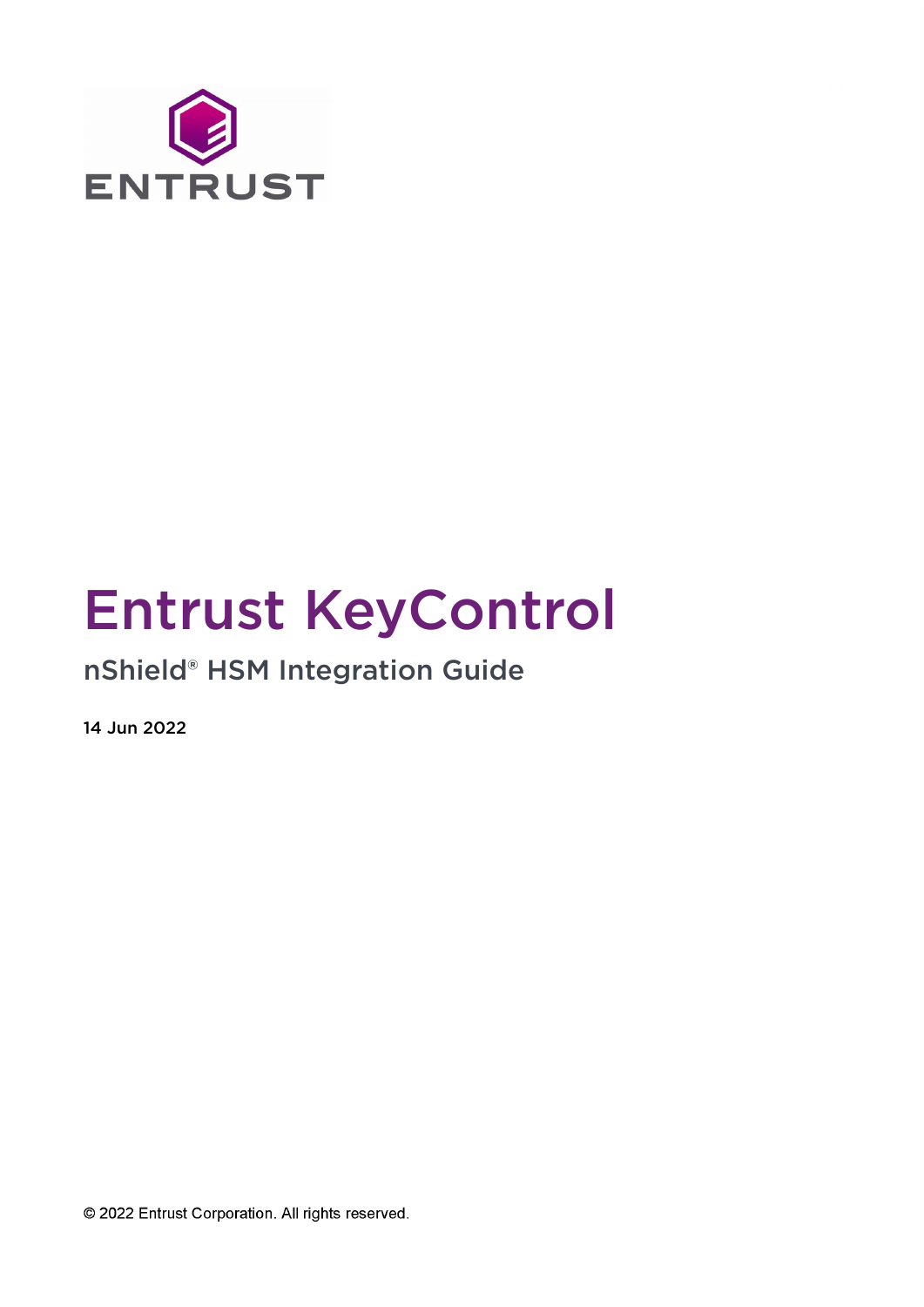# **Contents**

| 2.3. Configure the KeyControl Server as a KMIP server  4                         |
|----------------------------------------------------------------------------------|
| 3. Integrate Entrust Key Control server and Entrust nShield HSM  6               |
|                                                                                  |
|                                                                                  |
|                                                                                  |
|                                                                                  |
|                                                                                  |
|                                                                                  |
| 3.7. Establish trust between the KeyControl Server and the Client Application 12 |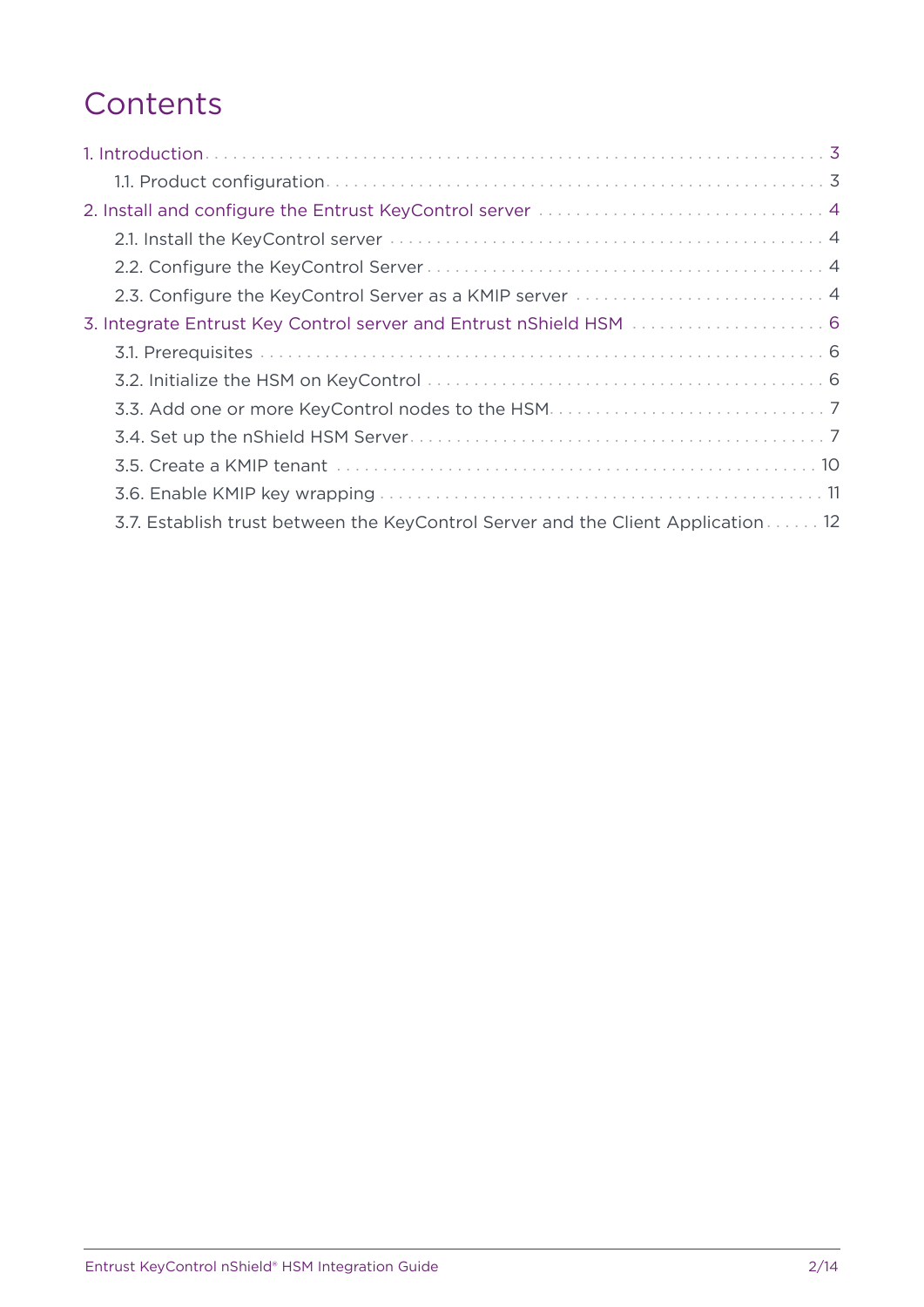# <span id="page-2-0"></span>1. Introduction

This guide describes:

- The procedure to install and configure KeyControl as a KMIP server.
- The optional procedure to integrate Entrust KeyControl and Entrust nShield HSM for establishing a hardware root of trust for all encryption keys. This also describes how the KeyControl Admin Key is protected in the HSM.

If both procedures are performed, the combined solution facilitates regulatory compliance with a FIPS 140-2 Level 3 and Common Criteria EAL4+ root of trust.

### <span id="page-2-1"></span>1.1. Product configuration

| <b>Product</b>       | <b>Version</b>           |
|----------------------|--------------------------|
| KeyControl           | 5.5.1                    |
| nShield HSM hardware | Connect XC               |
| nShield firmware     | 12.50.11 - Image 12.80.4 |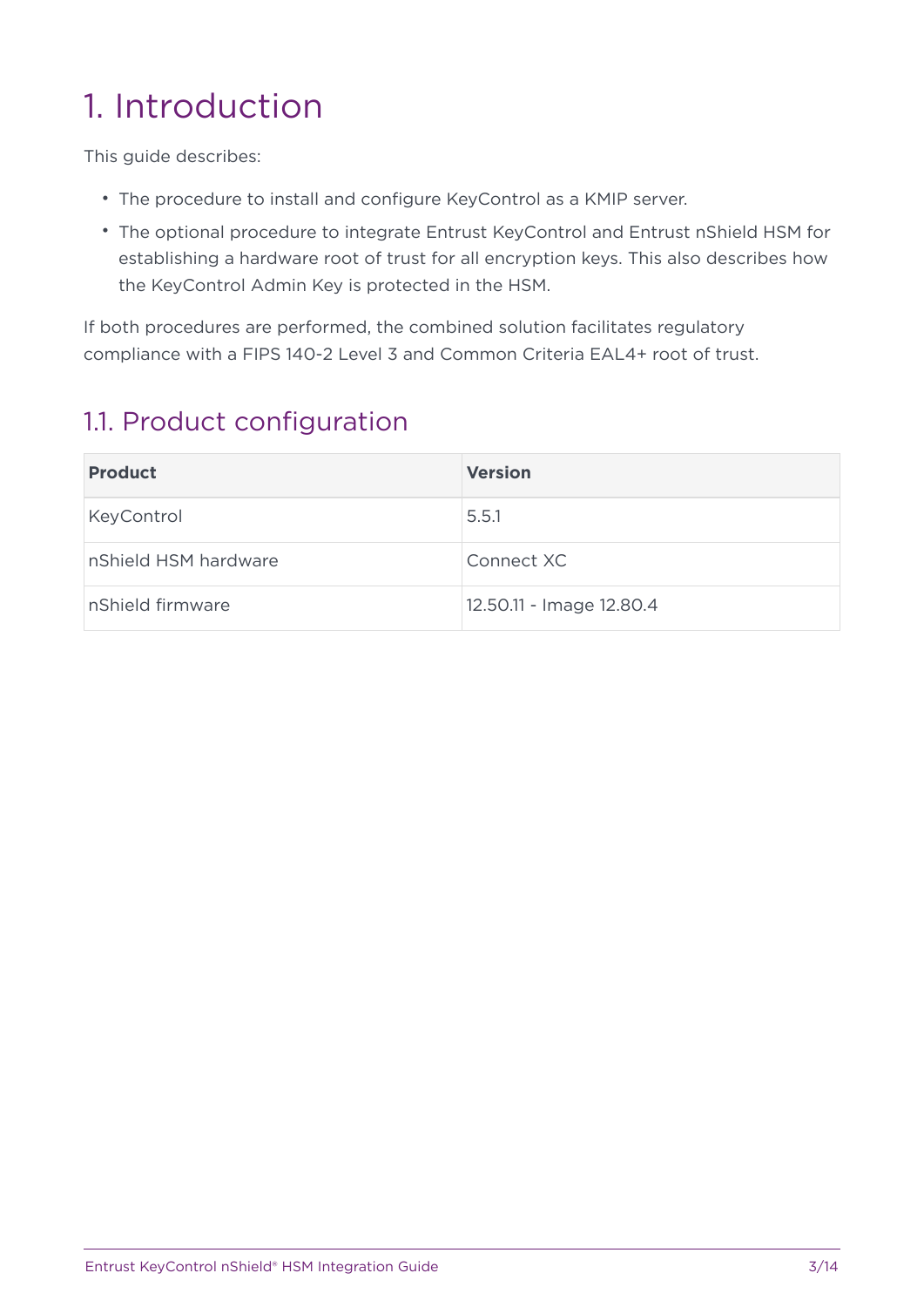# <span id="page-3-0"></span>2. Install and configure the Entrust KeyControl server

### <span id="page-3-1"></span>2.1. Install the KeyControl server

The Entrust KeyControl server is a software solution deployed from an OVA or ISO image. Entrust recommends that you read the [Entrust KeyControl Installation Overview](https://docs.hytrust.com/DataControl/5.5.1/Online/Content/Books/Install-Guide/Install-Overview/aaaChapter-Install-Overview.html) to fully understand the KeyControl server deployment.

To configure a KeyControl cluster (active-active configuration is recommended), Entrust recommends the use of the OVA installation method, as described in the [Entrust](https://docs.hytrust.com/DataControl/5.5.1/Online/Content/Books/Install-Guide/Install-OVA/aaaChapter-OVA-Installation.html) [KeyControl OVA Installation](https://docs.hytrust.com/DataControl/5.5.1/Online/Content/Books/Install-Guide/Install-OVA/aaaChapter-OVA-Installation.html) instructions.

The KeyControl OVA must be deployed from the VCenter server. Do *not* deploy from an ESXi host.

After the KeyControl server is deployed, configure the first KeyControl node as described in the [Entrust Configuring the First KeyControl Node installation guide](https://docs.hytrust.com/DataControl/5.5.1/Online/Content/Books/Install-Guide/Install-OVA/Configuring-First-KC-Node-ova.html).

After completing this procedure, add the second node as described in the [Entrust](https://docs.hytrust.com/DataControl/5.5.1/Online/Content/Books/Install-Guide/Install-OVA/Adding-New-KC-Node-to-Existing-Cluster-ova.html) [Adding a New KeyControl Node to an Existing Cluster \(OVA Installation\)](https://docs.hytrust.com/DataControl/5.5.1/Online/Content/Books/Install-Guide/Install-OVA/Adding-New-KC-Node-to-Existing-Cluster-ova.html) to create the recommended active-active cluster.



Although an active-active cluster is not a requirement, and a single KeyControl node can be deployed to perform the functions of KMIP, Entrust strongly recommends deploying the solution with a minimum of four nodes in an active-active cluster solution.

Your KeyControl license determines how many KeyControl nodes you can have in a cluster. For full information about the KeyControl licensing, see [Entrust Managing the](https://docs.hytrust.com/DataControl/5.5.1/Online/Content/Books/Admin-Guide/KC-System-Config/Managing-the-KC-License.html) [KeyControl License](https://docs.hytrust.com/DataControl/5.5.1/Online/Content/Books/Admin-Guide/KC-System-Config/Managing-the-KC-License.html).

## <span id="page-3-2"></span>2.2. Configure the KeyControl Server

After the Entrust KeyControl server is deployed and the initial installation is complete, you can configure the network settings, e-mail server preferences, and certificate configuration. For these procedures, see the [KeyControl System Configuration admin](https://docs.hytrust.com/DataControl/5.5.1/Online/Content/Books/Admin-Guide/KC-System-Config/aaaChapter-KC-Sys-Config.html) [guide.](https://docs.hytrust.com/DataControl/5.5.1/Online/Content/Books/Admin-Guide/KC-System-Config/aaaChapter-KC-Sys-Config.html)

### <span id="page-3-3"></span>2.3. Configure the KeyControl Server as a KMIP server

To use external key management, applications require an external key management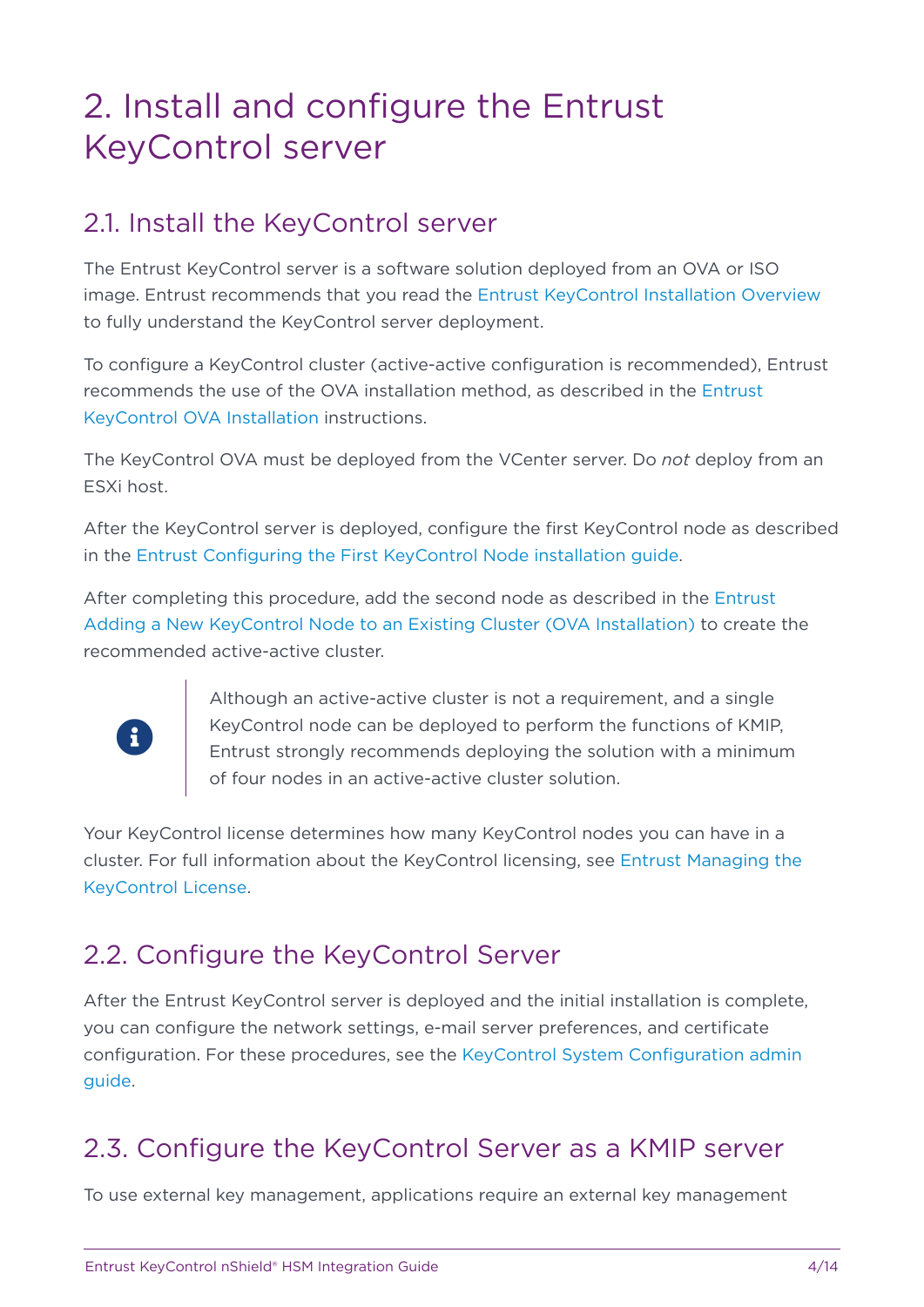server such as the Entrust KeyControl server. The KeyControl server is the KMIP server and the application is the KMIP client.

To configure the KeyControl server as a KMIP server, see the [Configuring a KeyControl](https://docs.hytrust.com/DataControl/5.5.1/Online/Content/Books/Admin-Guide/KC-System-Config/Admin-Keys-and-KMIP/Configuring-a-KC-KMIP-Server-upgrade.html) [KMIP Server section of the admin guide.](https://docs.hytrust.com/DataControl/5.5.1/Online/Content/Books/Admin-Guide/KC-System-Config/Admin-Keys-and-KMIP/Configuring-a-KC-KMIP-Server-upgrade.html)

- 1. Log into the KeyControl web user interface using an account with Security Admin privileges.
- 2. In the top menu bar, select the **KMIP** icon and then select the **Settings** tab.

|                 |                  | $\bigcirc$ ENTRUST $\big $ KeyControl | <b>DASHBOARD SECURITY</b> | <b>CLUSTER</b> | <b>CLOUD</b> | <b>BYOK</b> | <b>VAULT</b> | $\circledR$ $\circledR$ $\circledR$ $\circledR$ $\circledR$ $\circledR$ $\circledR$ $\circledR$<br><b>AUDIT LOG</b> | <b>ALERTS</b> | <b>KMIP</b> | $\ddot{\phi}$<br><b>SETTINGS</b> | SECROOT 1 - |
|-----------------|------------------|---------------------------------------|---------------------------|----------------|--------------|-------------|--------------|---------------------------------------------------------------------------------------------------------------------|---------------|-------------|----------------------------------|-------------|
| Actions $\star$ | Tenants Settings |                                       |                           |                |              |             |              |                                                                                                                     |               |             |                                  |             |

- 3. In the **Settings** tab:
	- a. For **State**, select **ENABLED**.
	- b. For **Port**, accept the default **5696**.
	- c. For **Auto-Reconnect**, select **OFF**.
	- d. For **Verify**, select **Yes**.
	- e. For **Certificate Type**, select **Default**.
	- f. For **Non-Blocking I/O**, select **No**.
	- g. For **Timeout**, select **Infinite**.
	- h. For **Log Level**, select **CREATE-MODIFY**.
	- i. For **Restrict TLS**, select **DISABLED**.
	- j. For **SSL/TLS Ciphers**, accept the defaults.
- 4. Select **Apply**.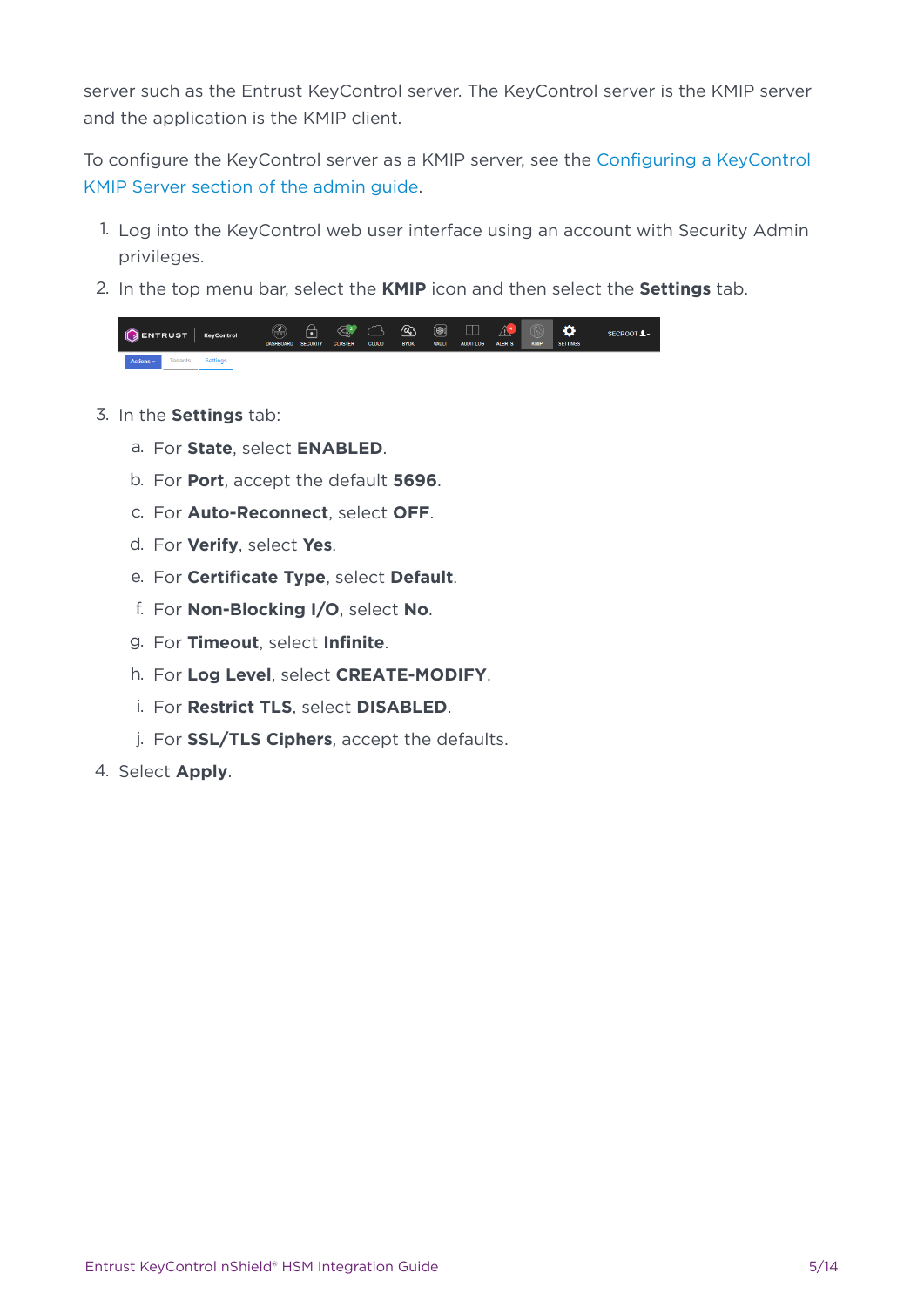# <span id="page-5-0"></span>3. Integrate Entrust Key Control server and Entrust nShield HSM

This chapter describes the optional procedure to integrate Entrust KeyControl and Entrust nShield HSM for establishing a hardware root of trust for all encryption keys. This also describes how the KeyControl Admin Key is protected in the HSM.

The combined solution facilitates regulatory compliance with a FIPS 140-2 Level 3 and Common Criteria EAL4+ root of trust.

#### <span id="page-5-1"></span>3.1. Prerequisites

- Entrust KeyControl has been deployed and configured. For details, see [Installation].
- The Entrust nShield HSM has been deployed and configured. For details, see the *Installation Guide* for your HSM.
- You have rights to add new clients to the HSM configuration.

### <span id="page-5-2"></span>3.2. Initialize the HSM on KeyControl

- 1. Log into the KeyControl web user interface using an account with Security Admin privileges.
- 2. In the top menu bar, select **Settings**, and then select **System Settings** > **HSM Server Settings**.

| <b>ENTRUST</b><br>KeyControl        | <b>DASHBOARD</b>                 | ₽<br><b>SECURITY</b><br><b>CLUSTER</b> | <b>CLOUD</b>            | @}<br>(t⊛i<br><b>BYOK</b><br>VAULT | Ш<br><b>AUDIT LOG</b> | <b>ALERTS</b> | KMIP | $\bullet$<br><b>SETTINGS</b> |
|-------------------------------------|----------------------------------|----------------------------------------|-------------------------|------------------------------------|-----------------------|---------------|------|------------------------------|
|                                     |                                  |                                        | <b>Account Settings</b> |                                    |                       |               |      |                              |
| Full Name:                          | <b>Security Administrator</b>    |                                        |                         |                                    |                       |               |      |                              |
| Change Password:                    | <b>Change Password</b>           |                                        |                         |                                    |                       |               |      |                              |
| E-mail Address:                     | Not Set                          |                                        |                         |                                    |                       |               |      |                              |
| Send Alert Notifications to E-mail: | On                               |                                        |                         |                                    |                       |               |      |                              |
| Admin Key:                          | <b>Download Key</b>              | <b>Clear Key</b>                       |                         |                                    |                       |               |      |                              |
| Two-Factor Authentication:          | OFF                              |                                        |                         |                                    |                       |               |      |                              |
|                                     | Set up Two-Factor Authentication |                                        |                         |                                    |                       |               |      |                              |
| <b>General Settings</b>             | <b>System Settings</b>           |                                        | <b>Cloud Settings</b>   |                                    |                       | Support       |      |                              |
| Authentication                      | <b>App Links</b>                 |                                        | <b>Cloud Settings</b>   |                                    | <b>Download Logs</b>  |               |      |                              |
| <b>Admin Key Parts</b>              | <b>HSM Server Settings</b>       |                                        |                         |                                    | <b>Vitals</b>         |               |      |                              |
| <b>Audit Log</b>                    | <b>Proxy Settings</b>            |                                        |                         |                                    |                       |               |      |                              |
| <b>KeyControl Account</b>           | <b>KMIP Client Settings</b>      |                                        |                         |                                    |                       |               |      |                              |

- 3. Select **Actions** > **HSM Type** > **Entrust nShield HSM**.
- 4. In **nShield HSM Clients**, select **Copy IP address and key hashes to clipboard**.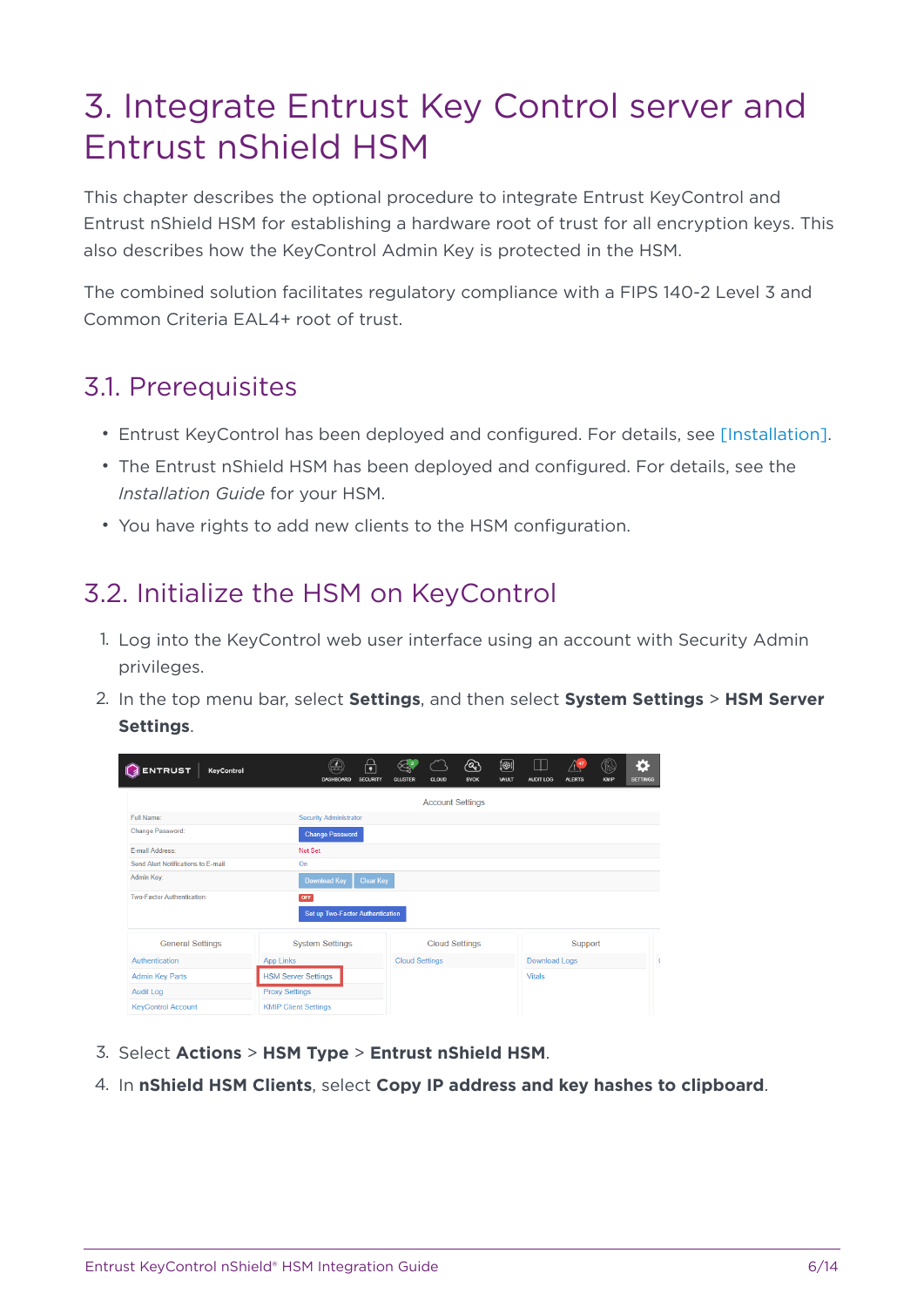nShield HSM Clients





5. Paste the contents of the clipboard into a file.

Your HSM administrator will need the IP address and hash pairs to add the KeyControl nodes as an HSM clients.

The following is an example data file for a 2-node KeyControl cluster:

172.16.124.100 32a28a759b2055cf3d2956eb295da931c205ae9c 172.16.124.101 56eb295da931c205ae9c32a28a759b2055cf3d29

#### <span id="page-6-0"></span>3.3. Add one or more KeyControl nodes to the HSM

Send the IP address and hash pair for each KeyControl node in the cluster to the HSM administrator.

The HSM administrator adds each KeyControl node as a client to the HSM and sends back the following information:

- A zipped file that contains the nShield Security World and HSM module files.
- The FQDN of the HSM.
- The IP address of the HSM.
- The Electronic Serial Number (ESN) and the key hash of the HSM. This can be obtained by running the following command on the nShield RFS server:

[anonkneti <hsm-ip-address>]

• The network port number that the HSM uses.

### <span id="page-6-1"></span>3.4. Set up the nShield HSM Server

1. In the **Get Started** step of the **nShield HSM Server Setup** dialog, select **Continue**.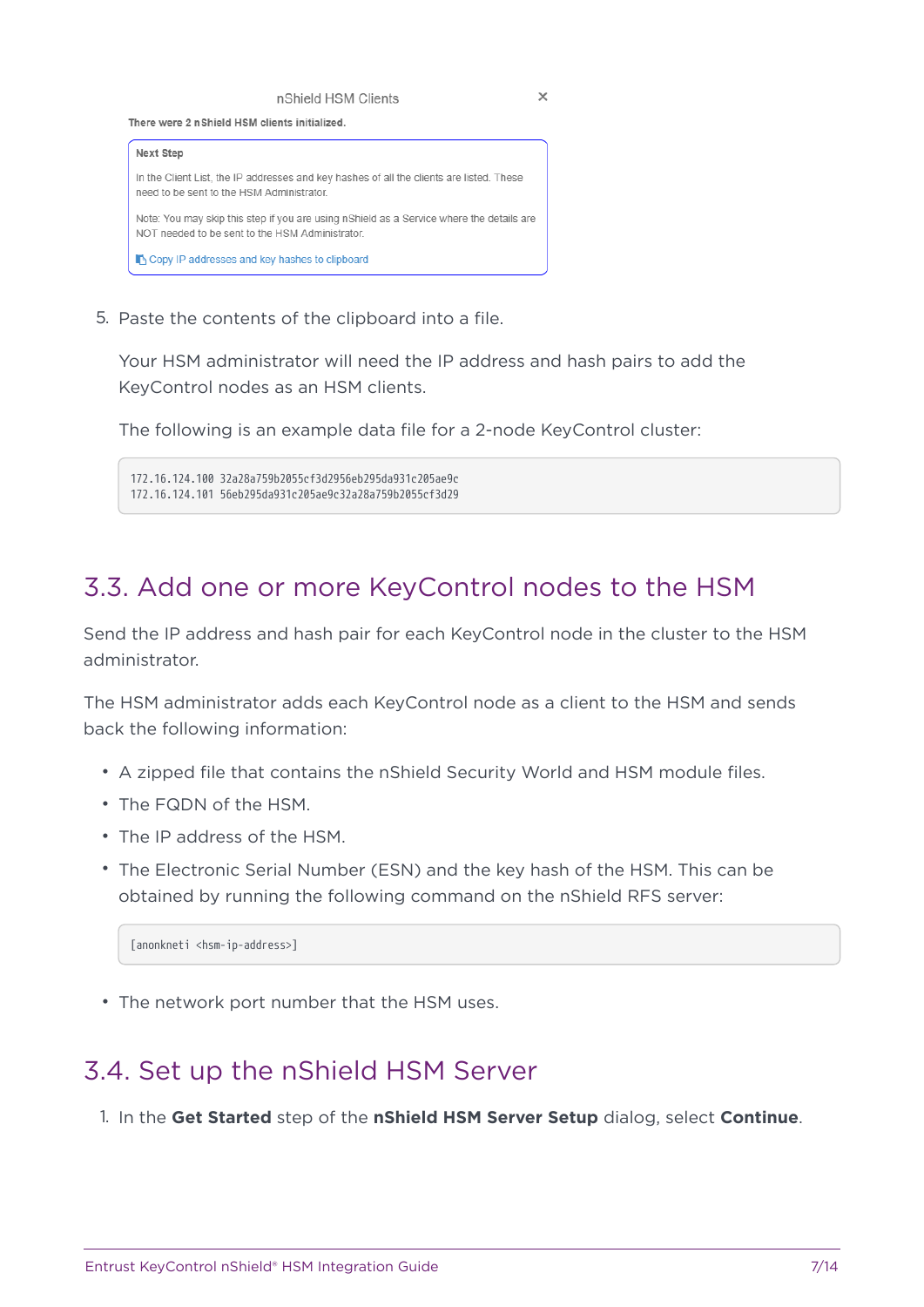

- 2. In the **Enrollment** step of the dialog:
	- a. For **Server Name**, enter the server FQDN of the HSM.
	- b. For **Server IP**, enter the IP address of the HSM.
	- c. For **ESN**, enter the ESN of the HSM.
	- d. For **Port**, enter the required port. The default is 9004.
	- e. For **Key Hash**, enter the key hash of the HSM.
	- f. Select **Enroll and Continue**.

|                               | nShield HSM Server Setup                 | ×                          |
|-------------------------------|------------------------------------------|----------------------------|
| Get Started <b>Enrollment</b> | Security World Softcard                  |                            |
| Enroll with Server Settings   |                                          |                            |
| Server Name *                 |                                          |                            |
| 201E-03E0-D947                |                                          |                            |
| Server IP *                   |                                          |                            |
| 10.194.                       |                                          |                            |
| ESN *                         |                                          |                            |
| 201E-03E0-D947                |                                          |                            |
| Port *                        |                                          |                            |
| 9004                          |                                          |                            |
| Key Hash *                    |                                          |                            |
|                               | 84800d1bfff6515ed5806fe443bbaca812d73733 |                            |
| Cancel                        |                                          | <b>Enroll and Continue</b> |

- 3. In the **Security World** step of the dialog:
	- a. Select **Load File**.
	- b. Browse to the zipped file that you received from the HSM administrator in [Add](#page-6-0) [one or more KeyControl nodes to the HSM](#page-6-0).
	- c. Select **Upload and Continue**.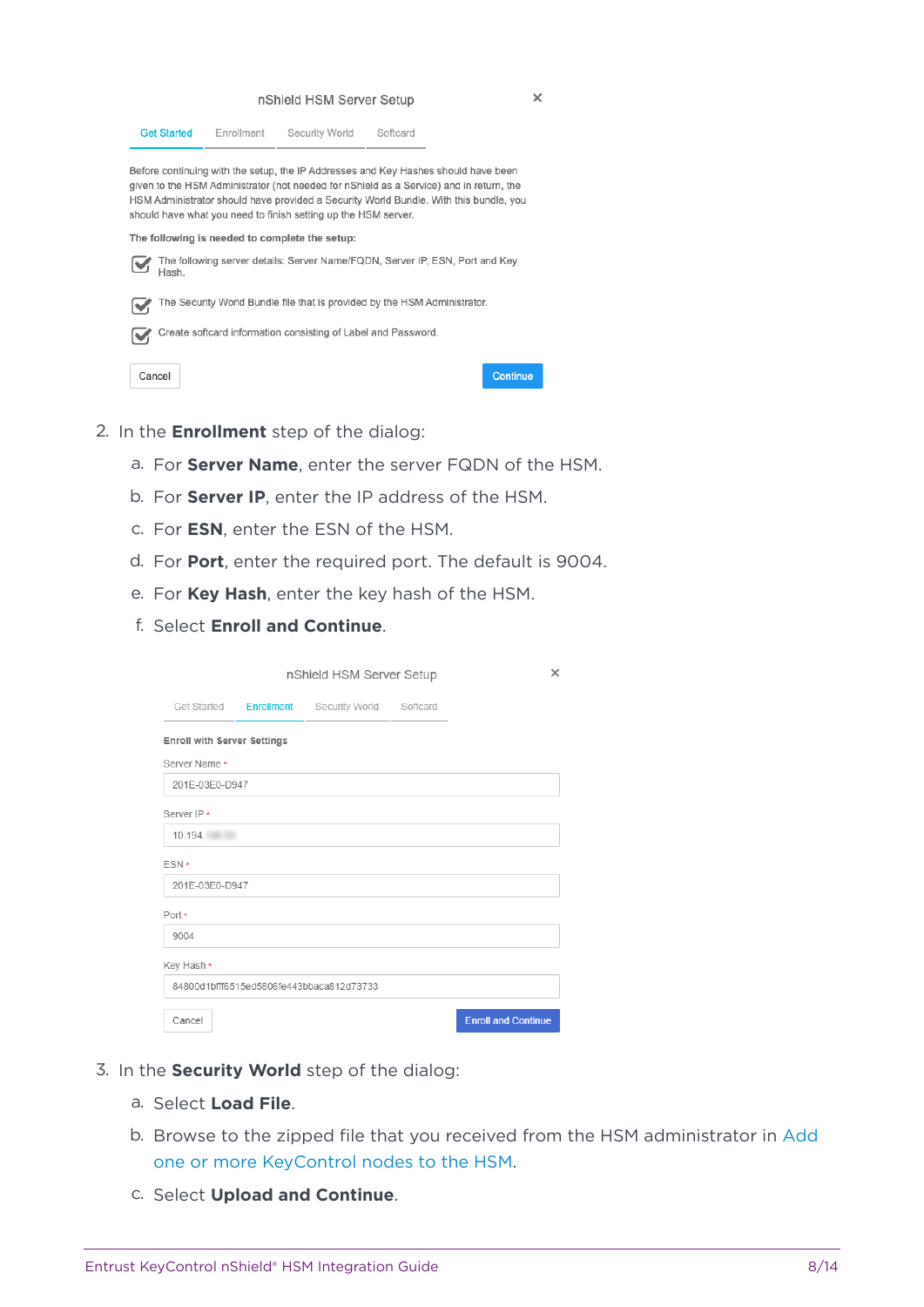

- 4. In the **Softcard** step of the dialog:
	- a. For **Softcard Label**, enter a unique name. This value is user-defined.
	- b. For **Softcard Password**, enter a password. This value is user-defined.
	- c. For **Confirm Softcard Password**, re-enter the password. For example:

|                                        |                        | nShield HSM Server Setup                                                                                                                                                                                                                    |          |                       | × |
|----------------------------------------|------------------------|---------------------------------------------------------------------------------------------------------------------------------------------------------------------------------------------------------------------------------------------|----------|-----------------------|---|
|                                        | Get Started Enrollment | Security World                                                                                                                                                                                                                              | Softcard |                       |   |
| Create Softcard                        |                        |                                                                                                                                                                                                                                             |          |                       |   |
|                                        |                        | Create a label and passphrase to link to the HSM Server.                                                                                                                                                                                    |          |                       |   |
|                                        |                        | Keep a record of the softcard label and password. These will both be needed<br>during a Master Key Recovery (MKR). If Root-of-Trust is enabled for the HSM<br>using Password mode, the password will be needed in order to boot KeyControl. |          |                       |   |
| Softcard Label $\star$ 6<br>mysoftcard |                        |                                                                                                                                                                                                                                             |          |                       |   |
| Softcard Password * 6                  |                        |                                                                                                                                                                                                                                             |          |                       |   |
|                                        |                        |                                                                                                                                                                                                                                             |          |                       |   |
| Confirm Softcard Password *            |                        |                                                                                                                                                                                                                                             |          |                       |   |
|                                        |                        |                                                                                                                                                                                                                                             |          |                       |   |
| Cancel                                 |                        |                                                                                                                                                                                                                                             |          | <b>Complete Setup</b> |   |

- d. Keep a record of the Softcard label and password. These will be needed during a Master Key Recovery (MKR). If Root-of-Trust is enabled for the HSM using Password mode, the password is also needed to boot KeyControl.
- e. Select **Complete Setup**.

The nShield Connect HSM is now configured to work with Entrust KeyControl. For example: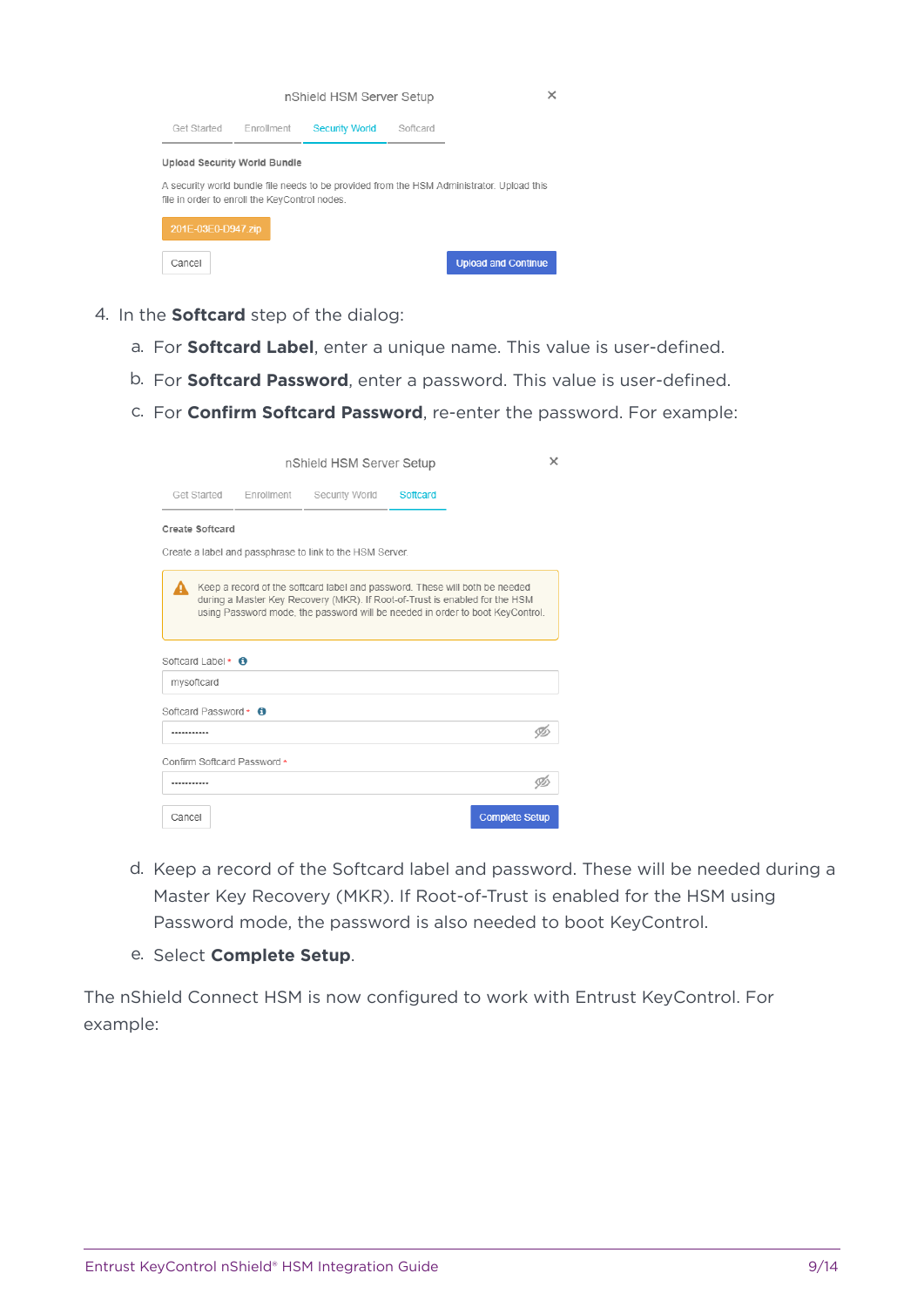| <b>Basic</b><br>Server List<br><b>Client List</b><br>Actions $\sim$ | nShield HSM Server Settings                                       |
|---------------------------------------------------------------------|-------------------------------------------------------------------|
| nShield HSM State: <b>0</b>                                         | <b>ENABLED</b><br>$\checkmark$                                    |
| Session Timeout: 7                                                  | 30 minutes                                                        |
| Softcard Label:                                                     | mysoftcard                                                        |
| Softcard Password:                                                  | Ď<br>Input a new password to change the stored password.          |
| Confirm Softcard Password:                                          | Ď                                                                 |
| Admin Key ID:                                                       | Admin Key is currently not stored. Please regenerate to store it. |
| <b>HSM Root-of-Trust Mode:</b>                                      | <b>Disabled</b><br>$\checkmark$                                   |
| Version:                                                            | nshield (12.71.0-353-f63c551)                                     |
|                                                                     |                                                                   |

With Multi Tenancy, KMIP key wrapping is set at the tenant level. Each tenant will set up according to their requirements. Refer to [Enable KMIP](#page-10-0) [key wrapping](#page-10-0) for details.

Apply

#### <span id="page-9-0"></span>3.5. Create a KMIP tenant

For multi tenancy, you must create a tenant before setting up any KMIP services.

To create a KMIP tenant:

8

- 1. Log into the KeyControl web user interface using an account with Security Admin privileges.
- 2. In the top menu bar, select **KMIP**, and then select the **Tenants** tab.
- 3. Select **Actions** > **Create a KMIP tenant**.

The **Create a KMIP Tenant** dialog appears.

4. In the **About** tab, enter the **Name** of the tenant and a **Description**.



The tenant name cannot be changed after the tenant is created.

- 5. Select **Next**.
- 6. In the **Authentication** tab, for **Authentication Type**, select **Local User Authentication**.

If you want to use **Managed Authentication**, this will require an Active Directory server. For the purpose of this guide, **Local User Authentication** is used. Refer to the KeyControl Online documentation for more information on how to use **Managed Authentication**. Refer to [KMIP Tenant Authentication](https://docs.hytrust.com/DataControl/5.5.1/Online/Content/Books/Admin-Guide/Multi-Tenant-KMIP/KMIP-Tenant-Authentication.html) for more details.

- 7. Select **Next**.
- 8. In the **Admin** tab, enter the Administrator information: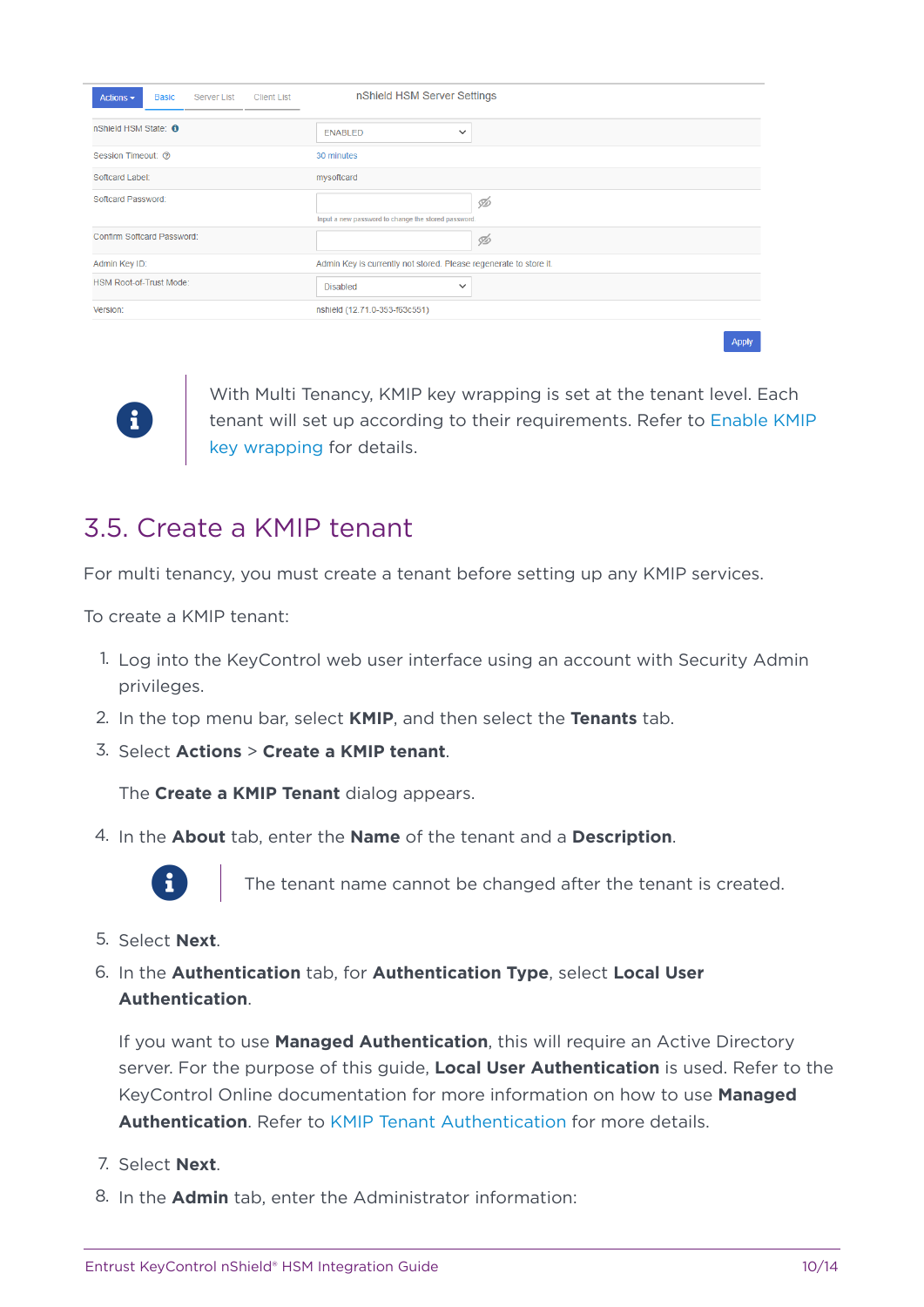- a. For **User Name**, enter the Administrator user name.
- b. For **Full Name**, enter the Administrator full name.
- c. For **Email**, enter the Administrator email.
- d. For **Password**, set the Administrator password.
- e. For **Password Expiration**, set the date when you want the password to expire.
- 9. Select **Create**. This will create the tenant in KeyControl. Once it is created, it will be listed under the **Tenants** tab.
- 10. Select the newly created tenant. When you select it the information about the tenant is displayed. For example:

| <b>Details</b>              |                                                                |
|-----------------------------|----------------------------------------------------------------|
| Name:                       | <b>VMware-vCenter</b>                                          |
| Description:                | vCenter KMS in                                                 |
| Admin Name:                 | vCenter KMIP Administrator                                     |
| Admin User Name:            | <b>A</b> administrator (Reset Password)                        |
| Admin Email:                | vcenteradmin@<br>.com                                          |
| Tenant Login: <b>O</b>      | /kmipui/2df4d77a-4035-4dad-877a-4873<br><b>Copy URL</b>        |
| Tenant API URL: <b>0</b>    | /kmipTenant/1.0/Login/2df4d77a-4035-4dad-877a-4873<br>Copy URL |
| <b>Authentication Type:</b> | Local                                                          |

11. Test the tenant by selecting the **Tenant Login** URL, and attempt to log in as the user you provided during the tenant configuration. If successful, the tenant is ready to create the certificate bundle for the client application.



The **Tenant Login** URL is used later, to [Enable KMIP key wrapping](#page-10-0) | and [Establish trust between the KeyControl Server and the Client](#page-11-0) [Application](#page-11-0).

### <span id="page-10-0"></span>3.6. Enable KMIP key wrapping

For multi tenancy, KMIP key wrapping is set at the tenant level. Each tenant will be configured according to its requirements.

1. Log into the KeyControl web user interface using the **Tenant Login** URL.



The **Tenant Login** URL was displayed at the end of the [Create a](#page-9-0) [KMIP tenant](#page-9-0) procedure, and is different from the standard KeyControl web user interface URL.

- 2. In the top menu bar, select the **Settings** icon.
- 3. Select the **Settings** tab, and then the **HSM** tab. For example: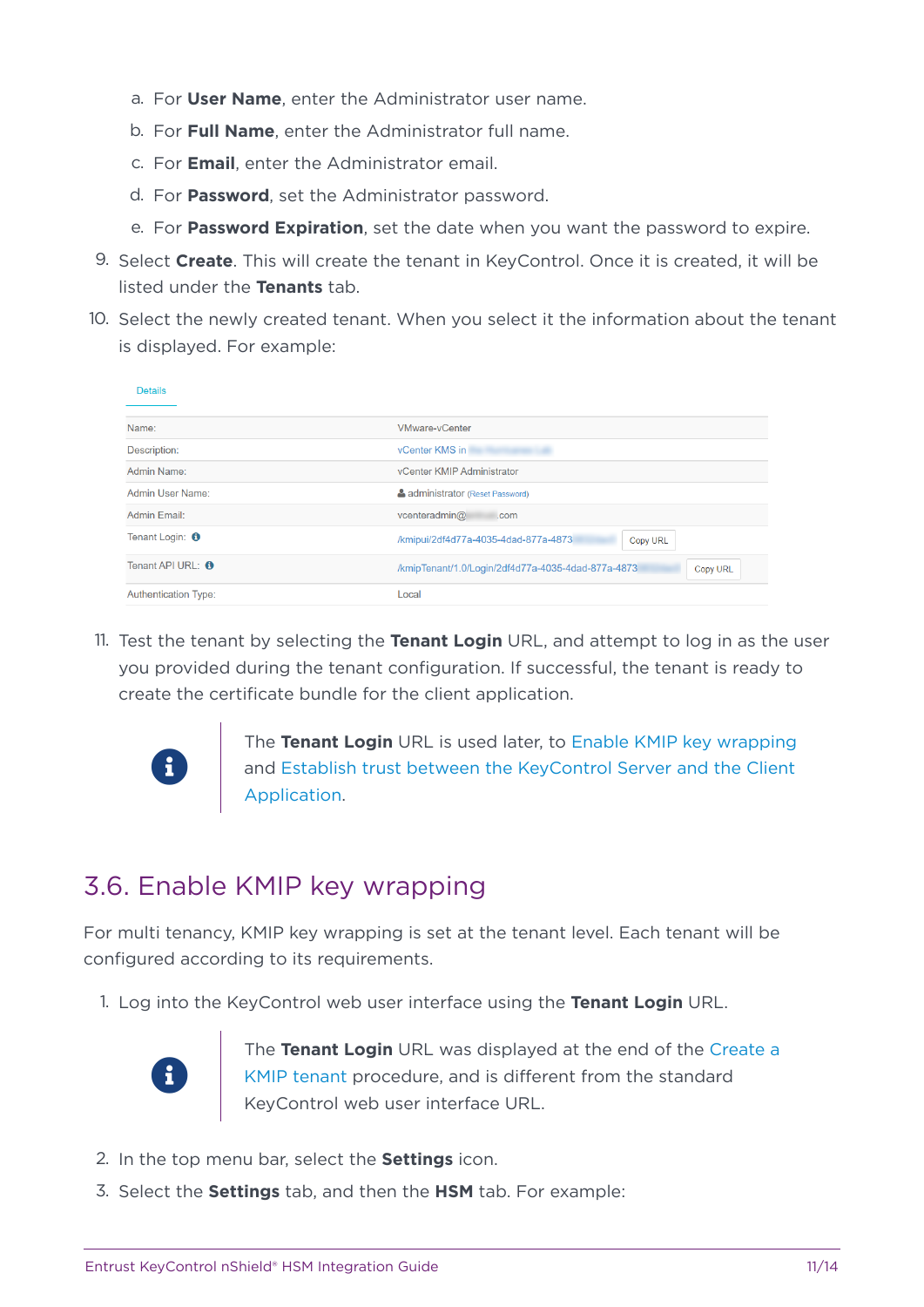| Settings<br><b>KMIP</b>                         | $\boldsymbol{\varkappa}$ |         |                          |            |          |
|-------------------------------------------------|--------------------------|---------|--------------------------|------------|----------|
| <b>Settings</b>                                 |                          |         |                          |            |          |
|                                                 |                          |         | <b>Active Directory</b>  | <b>HSM</b> | Advanced |
| <b>KMIP Key Wrapping</b>                        |                          |         |                          |            |          |
| <b>Status</b>                                   |                          |         |                          |            |          |
| <b>ENABLED</b><br>Server <b>O</b> *             |                          |         |                          |            |          |
| System HSM (nShield Connect HSM:10.194. )       |                          |         | $\overline{\phantom{a}}$ |            |          |
| <b>HSM Root Key Label*</b>                      |                          |         |                          |            |          |
| mysoftcard                                      |                          |         |                          |            |          |
| <b>KEK Cache Timeout*</b>                       |                          |         |                          |            |          |
| $\overline{0}$                                  |                          | Seconds | $\overline{\mathbf{v}}$  |            |          |
| A Timeout value of 0 implies cache is disabled. |                          |         |                          |            |          |
|                                                 |                          |         | <b>Enable</b>            |            |          |
|                                                 |                          |         |                          |            |          |
| <b>HSM Root Key Label ®</b>                     |                          |         |                          |            |          |

- 4. For **KMIP Key Wrapping**, enable the **Status**.
- 5. For **Server**, select **System HSM (nShield Connect HSM)**.
- 6. In the **HSM Root Key Label** field, enter a unique name for the **HSM Root Key**.
- 7. For **KEK Cache Timeout**, enter how long you want KeyControl to cache the HSMderived Key Encryption Keys (KEKs). The maximum length is 24 hours.
- 8. Select **Enable**.

Once you apply the changes, a re-key of the KMIP objects takes place. You can check the audit logs for this action record.

#### <span id="page-11-0"></span>3.7. Establish trust between the KeyControl Server and the Client Application

Certificates are required to facilitate all KMIP communications between the KeyControl Server and the Client Application.

1. Log into the KeyControl web user interface using the **Tenant Login** URL.



The **Tenant Login** URL was displayed at the end of the [Create a](#page-9-0) [KMIP tenant](#page-9-0) procedure, and is different from the standard KeyControl web user interface URL.

For example: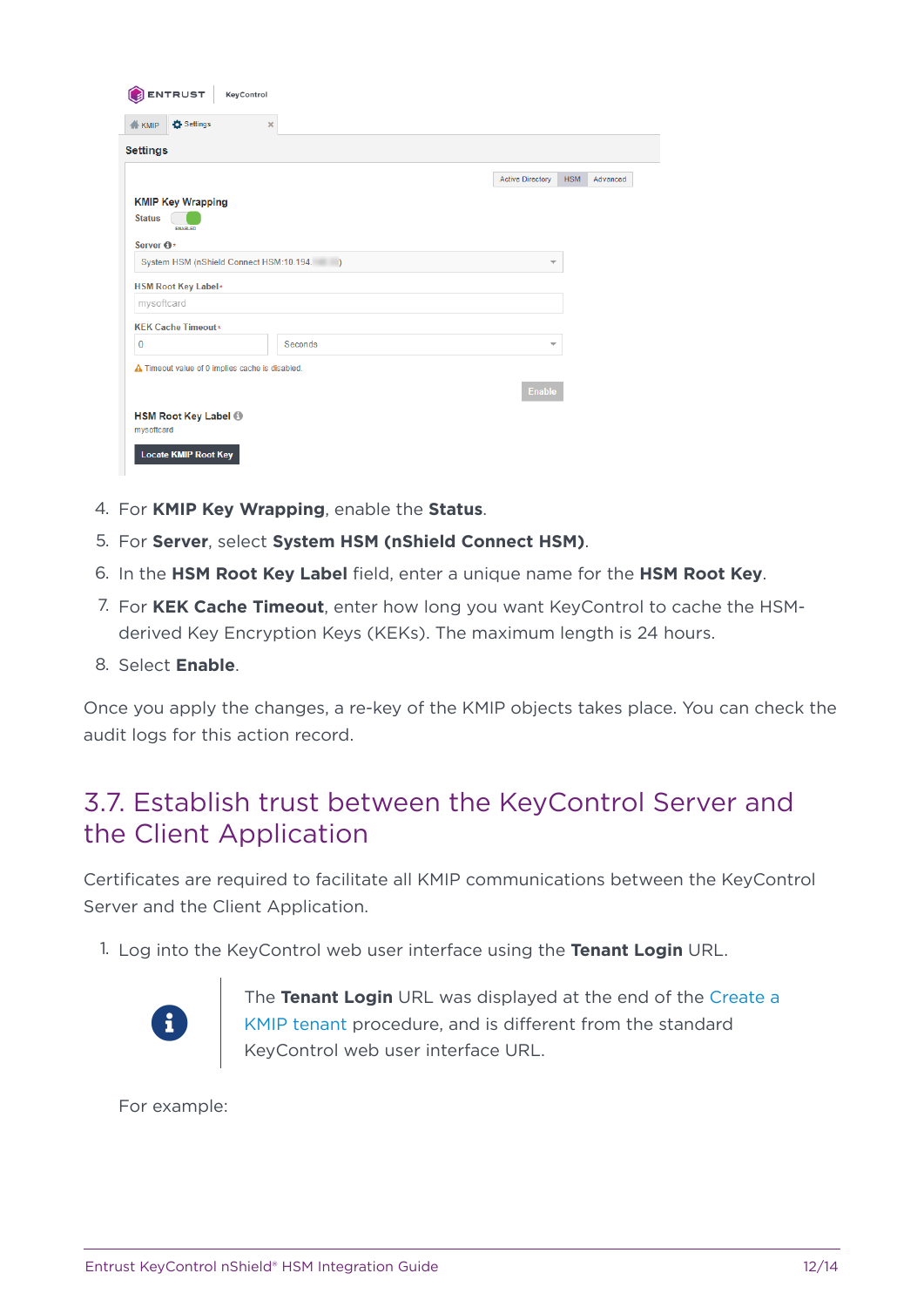| <b>ENTRUST</b>           |  |
|--------------------------|--|
| <b>KeyControl</b>        |  |
| KMIP Sign In             |  |
| User Name                |  |
| kcuser2@keycontrolad.com |  |
| Password<br>             |  |
| <b>SIGN IN</b>           |  |

2. Select **Security**, then select **Client Certificates**.



The **Manage Client Certificate** tab appears.

- 3. Select the **+** icon on the right to create a new certificate.
- 4. In the **Create Client Certificate** dialog:
	- a. For **Certificate Name**, enter a name.
	- b. For **Certificate Expiration**, set the date on which you want the certificate to expire.
	- c. Accept the defaults for remaining properties. For example:

| <b>Create Client Certificate</b>  |        |               |
|-----------------------------------|--------|---------------|
| Certificate Name*                 |        |               |
| vCenterKMS                        |        |               |
| Certificate Expiration*           |        |               |
| Dec 15, 2022                      |        |               |
| Certificate Signing Request (CSR) |        |               |
| Choose a file to upload           |        | <b>Browse</b> |
| <b>Encrypt Certificate Bundle</b> |        |               |
|                                   | Cancel | <b>Create</b> |

d. Select **Create**.